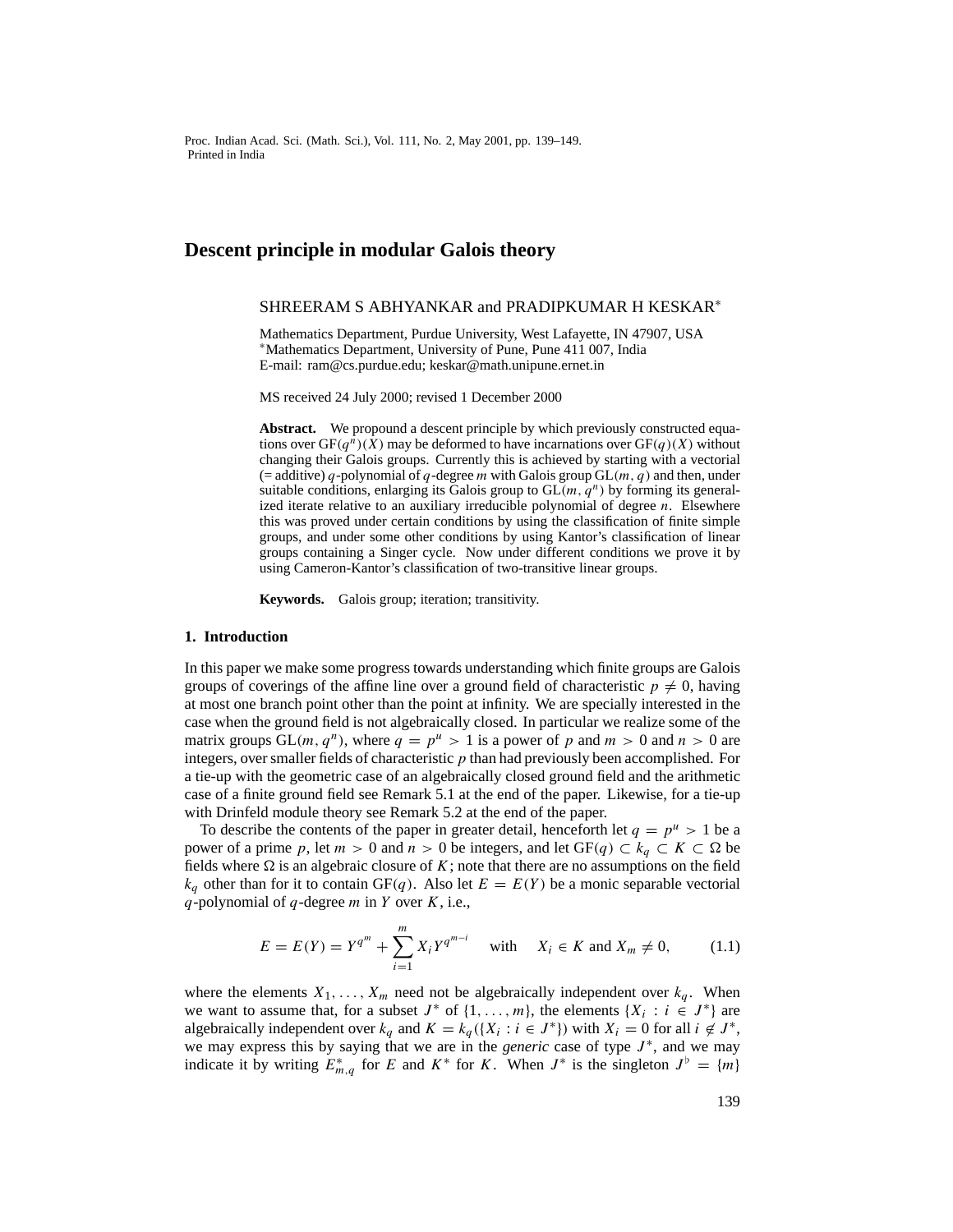we may say that we are in the *binomial* case. When  $J^*$  is the pair  $J^{\dagger}_{\mu} = \{m - \mu, m\}$ with  $1 \leq \mu < m$  we may say that we are in the  $\mu$ -trinomial case. When  $J^*$  is the set  $J^{\ddagger} = \{m - \nu : \nu = 0 \text{ or } \nu = \text{a divisor of } m\}$ , we may say that we are in the *divisorial* case. Note that the Y-derivative of  $E(Y)$  is  $X_m$  and hence if  $m \in J^*$  then in the generic case of type  $J^*$ , the equation  $E(Y) = 0$  gives a covering of the affine line over  $k_q(\lbrace X_i : m \neq i \in J^* \rbrace)$ having  $X_m = 0$  as the only possible branch point other than the point at infinity.

In the *general* (= not necessarily generic) case, let  $V$  be the set of all roots of  $E$  in  $\Omega$ , and note that then V is an m-dimensional GF(q)-vector-subspace of  $\Omega$ . Moreover, since GF(q) is assumed to be a subfield of  $k_q$  and hence of K, every K-automorphism of the splitting field  $K(V)$  of E over K induces a GF(q)-linear transformation of V. Consequently Gal $(E, K) <$  GL $(V)$ , i.e., the Galois group of E over K may be regarded as a subgroup of GL(V) (see [Ab3]). If we do not assume GF(q)  $\subset k_q$  then we only get  $Gal(E, K) < \Gamma L(V)$ , where  $\Gamma L(V)$  is the group of all semilinear transformations of V (see [Ab6]). By fixing a basis of V we may identify  $GL(V)$  with  $GL(m, q)$ , and  $\Gamma L(V)$ with  $\Gamma\mathcal{L}(m, q)$ . If  $J_1^{\dagger} \subset J^*$  then in the generic case of type  $J^*$ , as shown in [Ab2] to [Ab4], we have Gal( $\dot{E}_{m,q}^*$ ,  $K^*$ ) = GL(*m*, *q*) but over GF(*p*), as shown in [Ab6], we have  $Gal(E_{m,q}^*, {\mathrm{GF}}(p)(\{X_i : i \in J^*\})) = \Gamma L(m,q);$  for applications of these results see [Ab1] and [Ab5]. To mitigate this bloating we take recourse to generalized iteration as defined in Remark 3.30 of [Ab7] and repeated below. Here bloating refers to the fact that a more direct approach would give a Galois group which is larger than desired, when working over a smaller ground field, and the goal is to modify the covering in order to shrink the group from semilinear to general linear.

### DEFINITION 1.2

For every nonnegative integer j we inductively define the jth *iterate*  $E^{[[j]]}$  of E by putting  $E^{[[0]]} = E^{[[0]]}(Y) = Y$ ,  $E^{[[1]]} = E^{[[1]]}(Y) = E(Y)$ , and  $E^{[[j]]} = E^{[[j]]}(Y) =$  $E(E^{[[j-1]]}(Y))$  for all  $j > 1$ . Next we define the *generalized* rth *iterate*  $E^{[r]}$  of E for any  $r = r(T) = \sum r_i T^i \in \Omega[T]$  with  $r_i \in \Omega$  (and  $r_i = 0$  for all except a finite number of i), where T is an indeterminate, by putting  $E^{[r]} = E^{[r]}(Y) = \sum r_i E^{[[i]]}(Y)$ . Note that, for the *Y*-derivative  $E_Y^{[r]}(Y)$  of  $E^{[r]}(Y)$  we clearly have

$$
E_Y^{[r]}(Y) = E_Y^{[r]}(0) = r(X_m)
$$
\n(1.2.1)

and hence if  $r(X_m) \neq 0$  then  $E^{[r]}$  is a separable vectorial q-polynomial over  $\Omega$  whose qdegree in Y equals m times the T-degree of r. Also note that the definition of  $E^{[r]}$  remains valid for any vectorial  $E$  without assuming it to be monic or separable. Moreover, in such a general set-up, this makes the additive group of all vectorial q-polynomials  $E = E(Y)$ in Y over  $\Omega$  into a  $\Omega[T]$ -*premodule* having all the properties of a module except the left distributive law and the associativity of multiplication, i.e., for all  $r, r' \in \Omega[T]$  we have  $E^{[r+r']} = E^{[r]} + E^{[r']}$ , but for all  $E, E'$  over  $\Omega$  we need not have  $(E + E')^{[r]} = E^{[r]} + E'^{[r]}$ , and in general  $E^{[rr^{\prime}]}$  need not be equal to  $(E^{[r]})^{[r^{\prime}]}$ . Reverting to the fixed monic separable vectorial E exhibited in (1.1), the said premodule structure makes  $\Omega$  into a GF(q)[T]*module* when for every  $r \in GF(q)[T]$  and  $z \in \Omega$  we define the 'product' of r and z to be  $E^{[r]}(z)$ ; we denote this GF(q)[T]-module by  $\Omega_E$ . Now let us fix

$$
s = s(T) \in R = \text{GF}(q)[T] \text{ of } T \text{-degree } n \text{ with } s(X_m) \neq 0 \tag{1.2.2}
$$

and note that then  $E^{[s]}$  is a separable vectorial q-polynomial of q-degree mn in Y over K, and the coefficient of its highest degree term equals the coefficient of the highest degree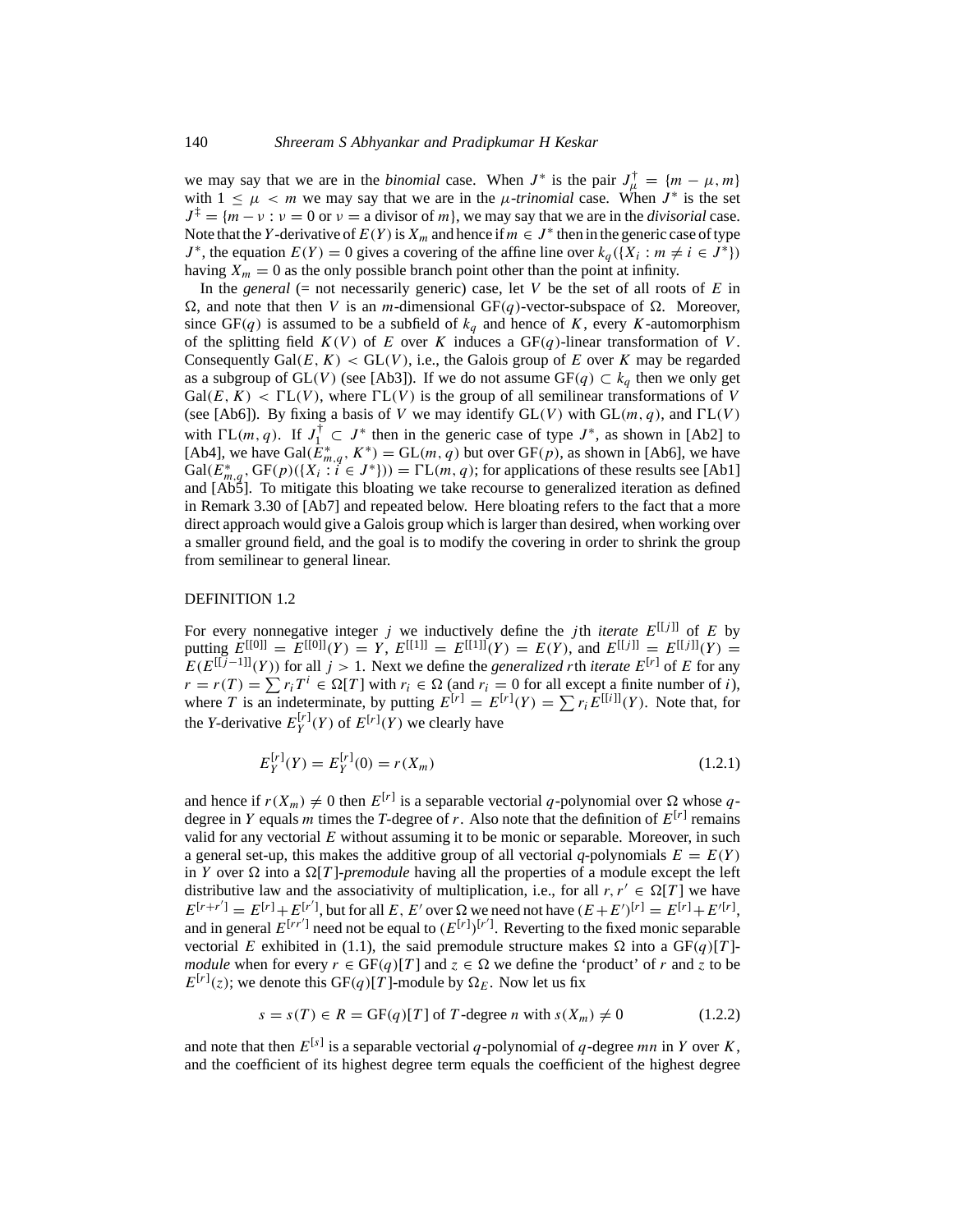of  $s(T)$ . Let  $V^{[s]}$  be the set of all roots of  $E^{[s]}$  in  $\Omega$ , and note that then  $V^{[s]}$  is an  $(mn)$ dimensional GF(q)-vector-subspace of  $\Omega$ . Let GF(q, s) =  $R/sR$  where sR is the ideal generated by s in  $R = GF(q)[T]$ , and let  $\omega : R \to GF(q, s)$  be the canonical epimorphism. Now  $V^{[s]}$  is a submodule of  $\Omega_E$  and as such it is annihilated by sR and hence we may regard it as a GF(q, s)-module; note that then, for every  $r \in R$  and  $z \in \Omega$ , the 'product' of  $\omega(r)$  and z is given by  $\omega(r)z = E^{[r]}(z) = \sum r_i E^{[i]}(z)$ , and for every  $g \in \text{Gal}(K(V^{[s]}), K)$ we have  $g(\omega(r)z) = \sum g(r_i) E^{[i]}(g(z)) = (\omega(r))g(z)$ ; also note that for all  $r \in R$  and  $z \in \Omega$  we have  $rz = \omega(r)z = E^{[r]}(z) = \theta(r, z)$  with  $\theta(r, z) \in (\text{GF}(q)[X_1, \dots, X_m])[z]$ . It follows that, in a natural manner,

$$
Gal(E^{[s]}, K) < GL(V^{[s]}),\tag{1.2.3}
$$

where  $GL(V^{[s]})$  is the *group of all*  $GF(q, s)$ -*linear automorphisms* of  $V^{[s]}$ , by which we mean all additive isomorphisms  $\sigma: V^{[s]} \to V^{[s]}$  such that for all  $\eta \in \mathrm{GF}(q, s)$  and  $z \in V^{[s]}$ we have  $\sigma(\eta z) = \eta \sigma(z)$ . Note that

s irreducible in 
$$
R \Rightarrow GL(V^{[s]}) \approx GL(m, q^n)
$$
, 
$$
(1.2.4)
$$

where  $\approx$  denotes isomorphism. Also note that the Y-derivative of  $E^{[s]}(Y)$  is  $s(X_m)$  and hence if  $m \in J^*$  and s is irreducible in R then in the generic case of type  $J^*$ , the equation  $E^{[s]}(Y) = 0$  gives a covering of the affine line over  $k_q(\lbrace X_i : m \neq i \in J^* \rbrace)$  having  $s(X_m) = 0$  as the only possible branch point other than the point at infinity; this branch point is rational if and only if  $n = 1$ .

Now part of what was proved in [Ab7] can be stated as follows:

*Trinomial Lemma* 1.3. *If*  $J_1^\dagger \subset J^*$  *then in the generic case of type*  $J^*$  *we have*  $\text{Gal}(E^*_{m,q},K^*)$  $= GL(m, q).$ 

In Note 3.37 of [Ab7] the following problem about generalized iterations was posed.

*Problem.* Show that if  $J^* = \{1, 2, ..., m\}$  then in the generic case of type  $J^*$  we have  $Gal(E_{m,q}^{*[s]}, K^*) = GL(V^{[s]})$ .

In [AS1] this was proved when  $s = T<sup>n</sup>$  and in Theorem 3.25 of [Ab7] that result was semilinearized. Likewise in  $[AS2]$  it was proved under the assumptions that s is irreducible and m is a square-free integer with  $GCD(m, n) = 1$  and  $GCD(mnu, 2p) = 1$ , where we recall that u is the exponent of p in q, i.e., u is the positive integer defined by  $q = p^u$ . Actually, what was proved in (1.18) of [AS2] was the following slightly more general result.

**Weak divisorial Theorem 1.4.** Assume that s is irreducible in R, and  $J^{\ddagger} \subset J^*$ . Also *assume that m is a square-free integer with*  $GCD(m, n) = 1$ *, and*  $GCD(mnu, 2p) = 1$ *. Then in the generic case of type*  $J^*$  *we have*  $Gal(E_{m,q}^{*[s]}, K^*) = GL(V^{[s]}) \approx GL(m, q^n)$ *.* 

Now CPT ( $=$  the classification of projectively transitive permutation groups, i.e., subgroups of GL acting transitively on nonzero vectors) is a remarkable consequence of CT (= the classification theorem of finite simple groups). The implication  $CT \Rightarrow CPT$  was mostly proved by Hering [He1, He2]; it is also discussed by Cameron [Cam], Kantor [Ka2], and Liebeck [Lie]. The proof of (1.4) given in [AS2] makes essential use of the following weaker version of CPT, which follows by scanning the list of projectively transitive permutation groups given in [Ka2] or [Lie].

*Weak CPT* 1.5. Let d be an odd positive integer, and let  $G < GL(d, p)$  be transitive on the nonzero vectors GF(p)<sup>d</sup> \ {0}. Then there exist positive integers b, c with  $bc = d$  and a group  $G_0$  with  $SL(b, p^c) < G_0 < \Gamma L(b, p^c)$  such that  $G \approx G_0$ .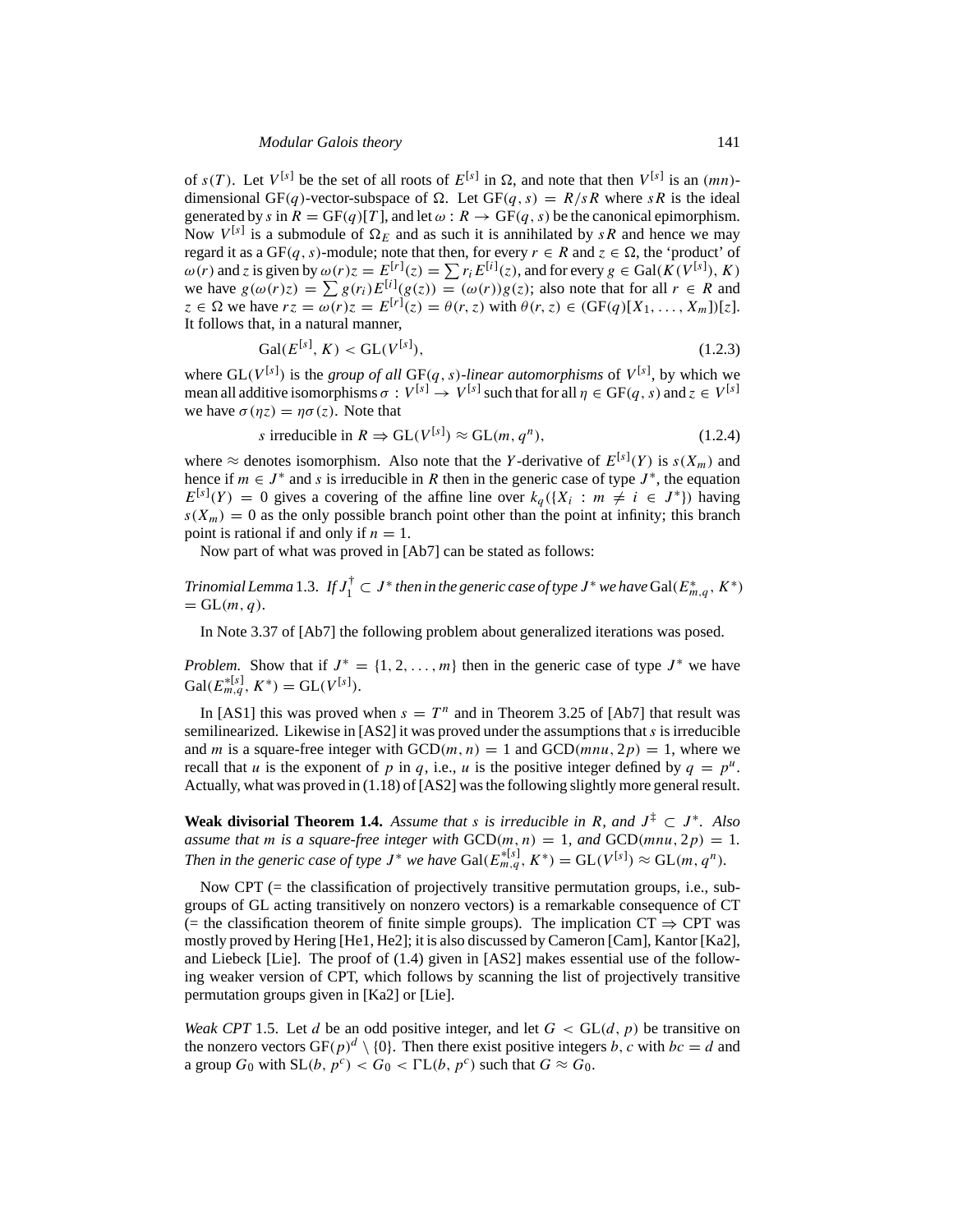The  $m = 1$  case of (1.4), without the hypothesis GCD(*mnu*, 2*p*) = 1, was proved by Carlitz [Car] (also see Hayes [Hay]) in connection with his explicit class field theory. In our proof of (1.4) we used the following variation of Carlitz's result which we reproved as Theorem 1.20 in [AS2]; recall that a univariate polynomial  $\widetilde{F}(Y) = \sum_{i=0}^{N} \widetilde{F}_i Y^i$  of positive degree N in Y is said to be *Eisenstein* relative  $(R, M)$ , where M is a prime ideal in a ring  $\approx 1.8$   $\approx 1.8$   $\approx 1.8$  $\widetilde{R}$ , if  $\widetilde{F}_N \in \widetilde{R} \setminus \widetilde{M}$ ,  $\widetilde{F}_i \in \widetilde{M}$  for  $1 \le i \le N - 1$ , and  $\widetilde{F}_0 \in \widetilde{M} \setminus \widetilde{M}^2$ .

*Carlitz irreducibility lemma* 1.6. *Assume that s is irreducible in* R, and  $J^{\circ} \subset J^*$ . Let s∗(T ) *be a nonconstant irreducible factor of* s(T ) *in* kq [T ]*, and let* M<sup>∗</sup> *be the ideal in*  $R^* = k_q [\{X_i : i \in J^*\}]$  *generated by*  $\{X_i : i \in J^* \setminus J^{\bar{\mathfrak{h}}} \cup \{s^*(X_m)\}\)$ *. Then, for*  $m = 1$ *, in the generic case of type*  $J^*$  *we have that*  $M^* = s^*(X_m)R^*$  *is a maximal ideal in*  $R^* = k_q[X_m]$ ,  $Y^{-1}E_{1,q}^{*[s]}(Y)$  *is Eisenstein relative to*  $(R^*, M^*)$ ,  $Y^{-1}E_{1,q}^{*[s]}(Y)$  *is irreducible in*  $K^*[Y]$ , and  $Gal(E_{1,q}^{*[s]}, K^*) = GL(V^{[s]}) \approx GL(1,q^n)$ . Moreover, without assuming  $m = 1$ , but assuming  $\text{GCD}(m, n) = 1$ , in the generic case of type  $J^*$  we have that  $M^*$ *is a maximal ideal in*  $R^*$ ,  $Y^{-1}E_{m,q}^{*[s]}(Y)$  *is Eisenstein relative to*  $(R^*, M^*)$ ,  $Y^{-1}E_{m,q}^{*[s]}(Y)$  *is irreducible in*  $K^*[Y]$ , and  $Gal(E_{m,q}^{*[s]}, K^*)$  has an element of order  $q^{mn} - 1$ .

In proving  $(1.4)$ , in addition to items  $(1.5)$  and  $(1.6)$ , we also used the first part of the following well-known versatile lemma which was initiated by Singer in [Sin] and which was stated as Lemma 1.23 in [AS2]; for an elementary proof of a supplemented version of this see Lemma 5.13 and §6 of [Ab8].

*Singer cycle lemma* 1.7. *Let*  $A \in GL(m, q)$  *have order*  $e = q^m - 1$ *. Then* det(A) *has order*  $\epsilon = q - 1$ *, and A acts transitively on the nonzero vectors*  $GF(q)^m \setminus \{0\}$ *, i.e., it is an* e*-cycle in the symmetric group* Se *(and as such it is called a Singer cycle). Moreover, in* GL(m, q) *all subgroups generated by such elements, i.e., all cyclic subgroups of order* e*, form a nonempty complete set of conjugates.*

Now the last assertion of (1.6) says that if s is irreducible in R and  $J^{\flat} \subset J^*$  with  $GCD(m, n) = 1$  then  $Gal(E_{m,q}^{*[s]}, K)$ , as a subgroup of  $GL(m, q^n)$ , contains a Singer cycle. In his 1980 paper [Ka1], without using CT, Kantor proved the following variation (1.8) of  $(1.5)$  by replacing the hypothesis of G acting transitively on nonzero vectors by the stronger hypothesis that G contains a Singer cycle.

**Kantor's Singer cycle theorem 1.8.** *If*  $G < GL(m, q^n)$  *contains an element of order*  $q^{mn}-1$  then for some divisor m' of m we have  $\text{GL}(m', q^{nm/m'})$  < G, where  $\text{GL}(m', q^{nm/m'})$ *is regarded as a subgroup of* GL(m, q) *in a natural manner.*

As a consequence of (1.6) and (1.8), but without using (1.5), and hence without using CT, in  $(5.18)$  of [Ab8] we proved the following stronger version  $(1.9)$  of  $(1.4)$  in which the assumption GCD(*mnu*,  $2p$ ) = 1 is replaced by the weaker assumption GCD(*m*, *p*) = 1.

**Strong divisorial theorem 1.9.** Assume that s is irreducible in R, and  $J^{\ddagger} \subset J^*$ . Also *assume that m is a square-free integer with*  $GCD(m, n) = 1$ *, and*  $GCD(m, p) = 1$ *. Then in the generic case of type*  $J^*$  *we have*  $Gal(E_{m,q}^{*[s]}, K^*) = GL(V^{[s]}) \approx GL(m, q^n)$ .

In (1.14) of [Ab9] we settled another case of the above Problem by proving the following Theorem without using the above results (1.4) to (1.9).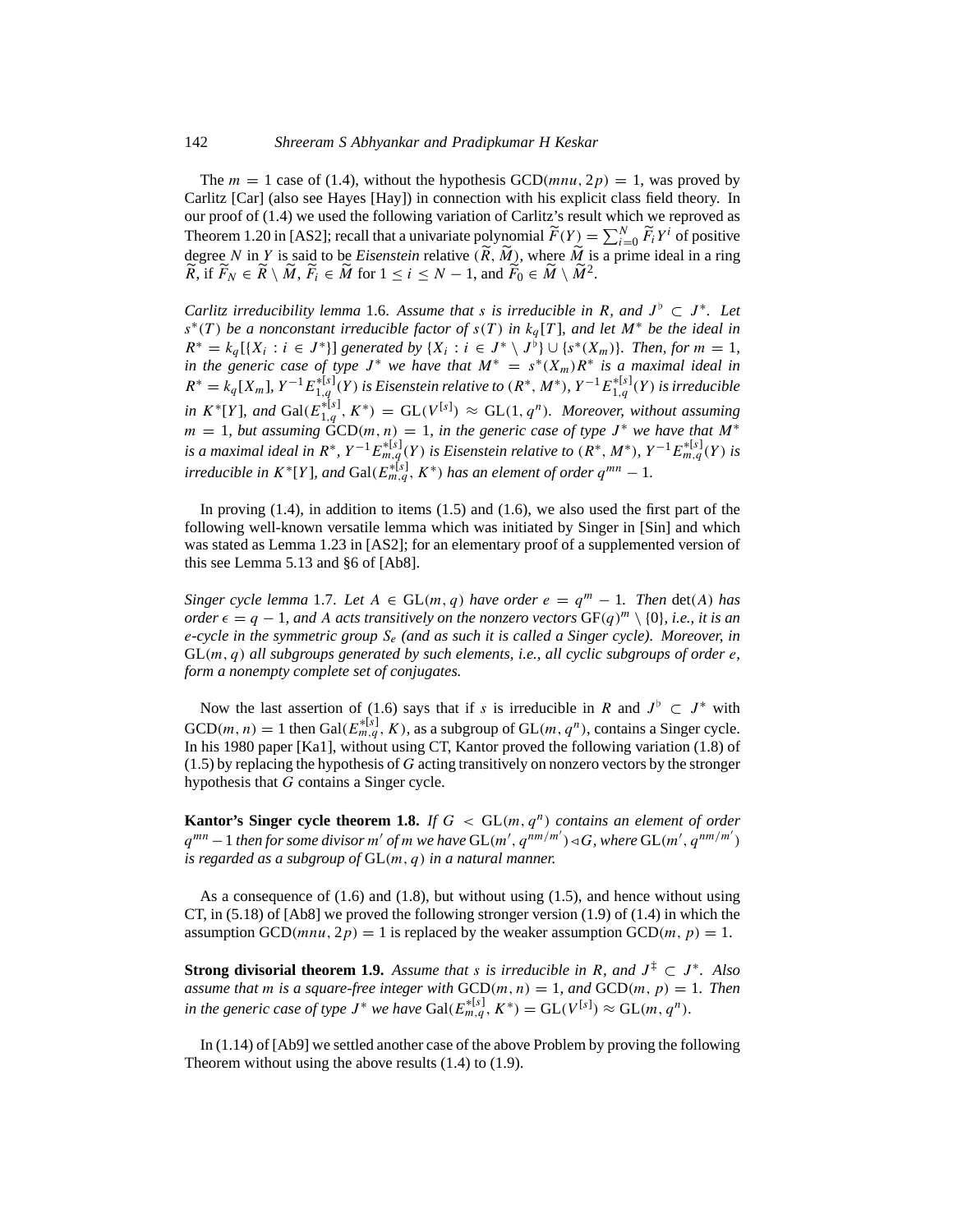**Two step theorem 1.10.** Assume that *s* is irreducible in R, and  $J_1^{\dagger} = J^*$ . Also assume that  $m = n = 2$ . Then in the generic case of type  $J^*$  we have  $Gal(\tilde{E}_{m,q}^{*[s]}, K^*) = GL(V^{[s]}) \approx$  $GL(m, q^n)$ .

The proof of (1.10) was based on the following lemma which was stated as Lemma 1.16 in [Ab9] and established in §3 of that paper.

*Packet throwing lemma* 1.11. Let *M* be the maximal ideal in a regular local domain R *of dimension d* > 0 *with quotient field*  $\widetilde{K}$ *. Let*  $\widetilde{F}(Y) = \sum_{Q \leq i \leq N} \widetilde{F}_i Y^i$  *be a polynomial of degree*  $N > 0$  *in* Y *which is Eisenstein relative to*  $(\widetilde{R}, \widetilde{M})$ . [Note that then for some elements  $F_2, \ldots, F_d$  in R we have  $(F_0, F_2, \ldots, F_d)R = M$ . Let  $\widehat{K} = K(\eta)$  where  $\eta$  is *an element in an overfield of*  $\tilde{K}$  *with*  $\tilde{F}(\eta) = 0$ *, and let*  $\tilde{R} = R[\eta]$  *and*  $\tilde{M} = \eta \tilde{R} + \tilde{M} \tilde{R}$ . *Then*  $\hat{R}$  is the integral closure of  $\hat{R}$  in  $\hat{K}$ ,  $\hat{R}$  is a d dimensional regular local domain with *maximal ideal*  $\widehat{M}$ ,  $\widehat{M} \cap \widetilde{R} = \widetilde{M}$ , and for any  $\widehat{\eta} \in \widehat{K}$  with  $\widetilde{F}(\widehat{\eta}) = 0$  and any  $F_2, \ldots, F_d$ *e maximal ideal*  $\tilde{M}$ ,  $\tilde{M} \cap R = M$ , and for any  $\hat{\eta} \in \tilde{K}$  *with*  $F(\hat{\eta}) = 0$  and any  $F_2, \ldots, F_d$  in  $\tilde{K}$  with  $(\tilde{F}_0, F_2, \ldots, F_d) \tilde{K} = \tilde{M}$  *we have*  $(\hat{\eta}, F_2, \ldots, F_d) \tilde{K} = \hat{M}$ , and hence for  $\widehat{n} \in \widehat{K}$  *with*  $\widetilde{F}(\widehat{\eta}) = 0$  *we have*  $\widehat{\eta} \in \widehat{M} \setminus \widehat{M}^2$ *. Moreover, if for some positive integer*  $D < N - 1$  *we have*  $\widetilde{F}_D \notin \widetilde{M}^2 + \widetilde{F}_0 \widetilde{K}$  *and*  $\widetilde{F}_i \in \widetilde{M}^{D+2-i} + \widetilde{F}_0 \widet$ *and*  $\eta_1, \ldots, \eta_D$  *are pairwise distinct elements in*  $\widehat{K}$  *with*  $\widehat{F}(\eta_j) = 0$  *for*  $1 \leq j \leq D$ *, then*  $\widetilde{F}(Y) = \widehat{F}(Y) \prod_{1 \leq j \leq D} (Y - \eta_j)$  where  $\widehat{F}(Y)$  is a polynomial of degree  $N - D$  in Y which *is Eisenstein relative to*  $(\widehat{R}, \widehat{M})$ *.* 

In proving (1.10), the following consequence of  $(1.11)$  was implicitly used; in §2 we shall explicitly deduce it from (1.11).

*Two transitivity lemma* 1.12. *Assume that* s *is irreducible in* R*, and we are in the generic case of type*  $J^*$  *with*  $J^{\flat} \subset J^*$  *and*  $m > 1$ . [Note that by (1.2) we know that then  $Gal(E_{q,m}^{*[s]}, K^*)$  <  $GL(V^{[s]}) \approx GL(m, q^n)$  and hence we may regard  $Gal(E_{q,m}^{*[s]}, K^*)$  to be *acting on the*  $(m-1)$ -dimensional projective space  $\mathcal{P}(m-1, q^n)$  over  $GF(q^n)$  (where the *action is not faithful unless*  $q^n = 2$ ).] *Let*  $N = q^{mn} - 1$  *and*  $\widetilde{F}(Y) = Y^{-1} E_{q,m}^{*[s]}(Y) = \sum_{0 \le i \le N} \widetilde{F}_i Y^i$  with  $\widetilde{F}_i \in R^* = k_q [\{X_i : i \in J^* \}]$ . Assume that the localization of  $R^*$  at  $_{0\leq i\leq N}$   $\widetilde{F}_iY^i$  with  $\widetilde{F}_i\in R^*=k_q[\{X_j:j\in J^*\}]$ *. Assume that the localization of*  $R^*$  *at some nonzero prime ideal in it is a regular local domain R with maximal ideal M such that*<br> $\approx 2.5$  $\widetilde{F}(Y)$  is Eisenstein relative to  $(\widetilde{R}, \widetilde{M})$ . Let  $D = q^n - 1$  and assume that  $\widetilde{F}_D \notin \widetilde{M}^2 + \widetilde{F}_0 \widetilde{R}$  $\widetilde{F}_i$  ∈  $\widetilde{M}^{D+2-i}$  +  $\widetilde{F}_0\widetilde{R}$  for  $1 \leq i \leq D-1$ . Then  $\mathrm{Gal}(E_{q,m}^{*[s]}, K^*)$  *is two transitive on the*  $(m - 1)$ *-dimensional projective space*  $P(m - 1, q^n)$  *over*  $GF(q^n)$ *.* 

In Theorem I of [CKa], Cameron–Kantor proved the following:

**Cameron-Kantor's two transitivity theorem 1.13.** *If*  $m > 2$  *and*  $G < \Gamma L(m, q)$  *is two transitive on the projective space*  $P(m-1,q)$ *, then either*  $SL(m,q) < G$  *or*  $G = the$ *alternating group*  $A_7$  *inside* SL $(4, 2)$ *.* 

As a consequence of  $(1.6)$ ,  $(1.7)$ ,  $(1.12)$ ,  $(1.13)$ , and the coefficient computations of §3, but *without using* (1.5) or (1.8) to (1.10), in §4 we shall prove the following theorem. With an eye on further applications, the computations of §3 are more extensive than what we need here.

**Main theorem 1.14.** Assume that *s* is irreducible in R, and  $n < m$  with  $GCD(m, n) = 1$ and  $J_n^{\dagger} \subset J^*$ . Then in the generic case of type  $J^*$  we have  $\text{Gal}(E_{m,q}^{*[s]}, K^*) = \text{GL}(V^{[s]}) \approx$  $GL(m, q^n)$ .

In §5 we shall make some motivational and philosophical remarks.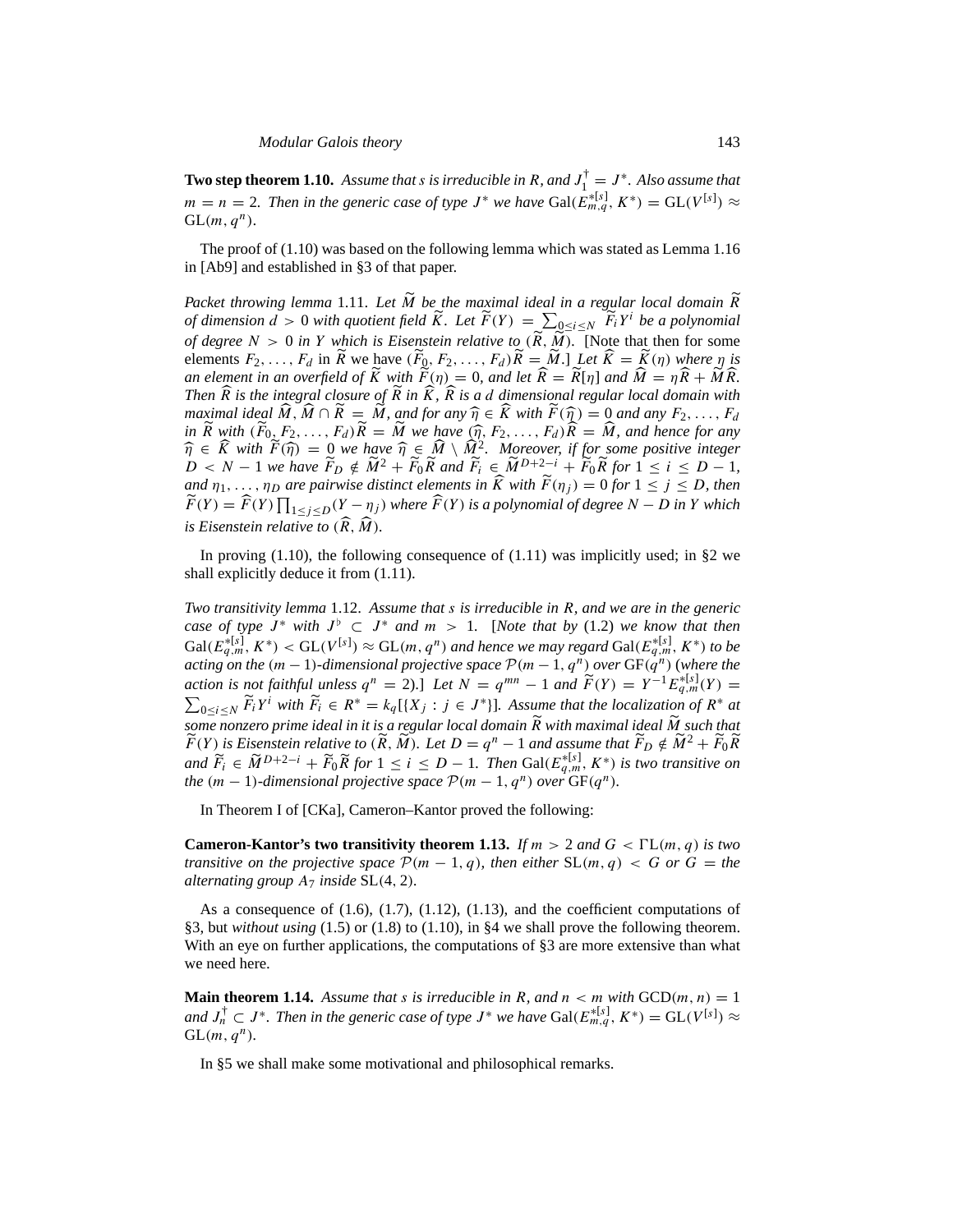### **2. Proof of two transitivity lemma**

To continue with the discussion of  $(1.2)$ , for a moment assume that s is irreducible in R with  $s(X_m) \neq 0$  and  $m > 1$ . Then by (1.2.3) and (1.2.4) we have  $Gal(E^{[s]}, K) < GL(V^{[s]}) \approx$  $GL(m, q^n)$  and hence we may regard  $Gal(E^{[s]}, K)$  to be acting on the  $(m-1)$ -dimensional projective space  $\mathcal{P}(m-1, q^n)$  over  $GF(q^n)$  (where the action is not faithful unless  $q^n = 2$ ). Let  $N = q^{mn} - 1$  and  $F(Y) = Y^{-1}E^{[\hat{s}]}(Y)$ . Then  $F(Y) \in K[Y]$  is of Y-degree N. For a moment assume that  $F(Y)$  is irreducible in  $K[Y]$  and let  $\widehat{K} = K(\eta)$  where  $\eta$  is a root of  $F(Y)$  in  $\Omega$ . Then  $[\widehat{K}: K] = N$  and  $Gal(E^{[s]}, K)$  is transitive on  $P(m-1, q^n)$ . Let  $R_0$  be the set of all nonzero members of R of T-degree less than n. Then, in the notation of (1.2),  $(\omega(r)\eta)_{r \in R_0}$  are all the distinct 'nonzero scalar multiples' of  $\eta$  in the  $(R/s)$ -vector space  $V^{[s]}$ , and clearly  $R_0$  is the set of all  $\alpha_0 + \alpha_1 T + \cdots + \alpha_{n-1} T^{n-1}$  with  $(\alpha_0, \alpha_1, \ldots, \alpha_{n-1}) \in \mathrm{GF}(q)^n \setminus \{ (0, 0, \ldots, 0) \}.$  This gives us D distinct roots of  $F(Y)$  in  $\widehat{K}$ where  $D = q^n - 1$ . Therefore  $F(Y) = \widehat{F}^*(Y) \prod_{r \in R_0} (Y - \omega(r)\eta)$  where  $\widehat{F}^*(Y) \in \widehat{K}[Y]$ is of Y-degree  $N - D = q^{mn} - q^n > 1$ . Now  $(\omega(r)\eta)_{r \in R_0}$  is the inverse image of a point in  $\mathcal{P}(m-1, q^n)$  under the natural surjection  $GF(q^n)^m \setminus \{0\} \rightarrow \mathcal{P}(m-1, q^n)$  obtained by identifying  $V^{[s]}$  with  $GF(q^n)^m$  via a basis. It follows that if  $\widehat{F}^*(Y)$  is irreducible in  $\widehat{K}$  then Gal( $E^{[s]}$ , K) is two transitive on  $\mathcal{P}(m-1, q^n)$ . It is also clear that if  $F(Y) = \widehat{K}(\widehat{K})$  $\widehat{F}(Y) \prod_{1 \leq i \leq D} (Y - \eta_i)$  where  $\eta_1, \ldots, \eta_D$  are distinct roots of  $F(Y)$  in  $\widehat{K}$  and  $\widehat{F}(Y) \in \widehat{K}[Y]$ is irreducible then we must have  $\widehat{F}^*(Y) = \widehat{F}(Y)$ . Therefore we get the following:

*Projective action lemma* 2.1. *In the situation of* (1.2) *assume that* s *is irreducible in* R *with*  $s(X_m) \neq 0$  *and*  $m > 1$ *. Let*  $F(Y) = Y^{-1}E^{[s]}(Y)$  *and note that then*  $F(Y) \in K[Y]$  *is of* Y *-degree*  $N = q^{mn} - 1$ *. Assume that*  $F(Y)$  *is irreducible in*  $K[Y]$  *and let*  $\widehat{K} = K(\eta)$ *where*  $\eta$  *is a root of*  $F(Y)$  *in*  $\Omega$ . Then  $[\widehat{K}:K] = N$  *and*  $Gal(E^{[s]}, K)$  *is transitive on*  $\mathcal{P}(m-1, q^n)$ . Moreover, if upon letting  $D = q^n - 1$  we have  $F(Y) = \widehat{F}(Y) \prod_{i \leq i \leq D} (Y - \eta_i)$ *where*  $\eta_1, \ldots, \eta_D$  *are distinct roots of*  $F(Y)$  *in*  $\hat{K}$  *and*  $\hat{F}(Y) \in \hat{K}[Y]$  *is irreducible then*  $Gal(E<sup>[s]</sup>, K)$  *is two transitive on*  $P(m-1, q<sup>n</sup>)$ *.* 

Since Eisenstein polynomials are irreducible, upon taking  $E = E^*_{m,q}$  with  $F = \widetilde{F}$  and  $K = K^* = \widetilde{K}$  in (2.1), by (1.11) we get (1.12).

# **3. Coefficient computations**

Let  $R^{\natural} = GF(q)[X_1,\ldots,X_m]$ . Then clearly for every  $\nu > 0$  we have

$$
E^{[[v]]}(Y) = Y^{q^{mv}} + \sum_{i=1}^{mv} D_{v,i} Y^{q^{mv-i}} \text{ with } D_{v,i} \in R^{\natural}.
$$
 (3.1)

Also

$$
E^{[[1]]}(Y) = E(Y) = Y^{q^m} + \sum_{i=1}^{m} X_i Y^{q^{m-i}}
$$
\n(3.2)

and hence for every integer  $\nu > 1$  we have

$$
E^{[\nu]}(Y) = E(E^{[\nu-1]}(Y)) = \left(Y^{q^{mv-m}} + \sum_{i=1}^{mv-m} D_{\nu-1,i} Y^{q^{mv-m-i}}\right)^{q^m} + \sum_{v=1}^m X_v \left(Y^{q^{mv-m}} + \sum_{w=1}^{mv-m} D_{\nu-1,w} Y^{q^{mv-m-w}}\right)^{q^{m-v}}
$$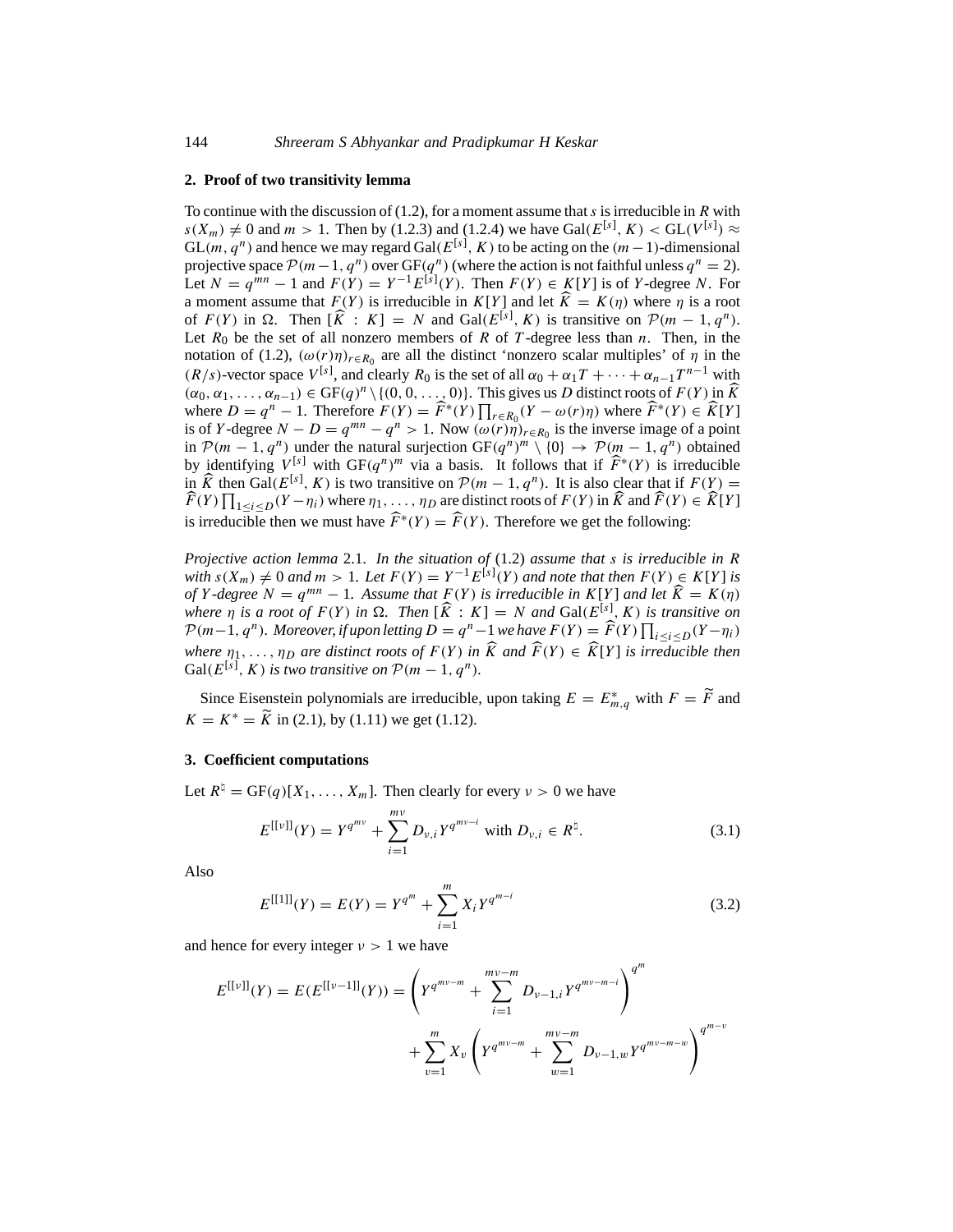*Modular Galois theory* 145

$$
= \left(Y^{q^{mv}} + \sum_{i=1}^{mv-m} D_{\nu-1,i}^{q^m} Y^{q^{mv-i}}\right) + \left(\sum_{v=1}^{m} X_v Y^{q^{mv-v}} + \sum_{v=1}^{m} \sum_{w=1}^{mv-m} X_v D_{\nu-1,w}^{q^{m-v}} Y^{q^{mv-v-w}}\right)
$$

and therefore, for any positive integer  $i$ , upon letting

$$
Q(i) = \begin{cases} \text{the set of all pairs of integers } (v, w) \\ \text{with } 1 \le v \le m \text{ and } 1 \le w \le mv - m \\ \text{such that } v + w = i \end{cases}
$$
(3.3)

we get

$$
D_{\nu,i} = \sum_{(\nu,w)\in Q(i)} X_{\nu} D_{\nu-1,w}^{q^{m-\nu}} \quad \text{if} \quad m\nu - m < i \leq m\nu \tag{3.4}
$$

and

$$
D_{\nu,i} = X_i + D_{\nu-1,i}^{q^m} + \sum_{(\nu,w)\in Q(i)} X_{\nu} D_{\nu-1,w}^{q^{m-\nu}} \quad \text{if} \quad 1 \le i \le m. \tag{3.5}
$$

By induction we shall show that for every  $v > 0$  we have

$$
D_{\nu,m\nu} = X_m^{\nu} \tag{3.6}
$$

and

$$
\begin{cases}\n\text{if } l \text{ is an integer with } 1 \le l < m \\
\text{such that } X_i = 0 \text{ whenever } m - l < i < m \\
\text{then } D_{\nu,i} = 0 \text{ whenever } mv - l < i < m\n\end{cases} \tag{3.7}
$$
\n
$$
\text{and } D_{\nu,m\nu-l} = X_{m-l} \sum_{\lambda=0}^{\nu-1} X_m^{(\nu-1)+\lambda(q^l-1)}
$$

and

if *j* is an integer with 
$$
1 \le j \le m
$$
  
such that  $X_i = 0$  whenever  $1 \le i < j$   
then for  $1 \le i \le \min(m, 2j - 1)$  we have  

$$
D_{\nu,i} = \sum_{\lambda=0}^{\nu-1} X_i^{q^{\lambda}}
$$
which we know to be zero if  $1 \le i < j$ .

By (3.2), this is obvious for  $\nu = 1$ . So let  $\nu > 1$  and assume true for  $\nu - 1$ . Then clearly  $Q(mv) = \{(m, mv - m)\}\$ , and hence by (3.4) and the  $v - 1$  version of (3.6) we get

$$
D_{v,mv} = X_m D_{v-1,mv-m}
$$
  
=  $X_m X_m^{v-1}$   
=  $X_m^v$ .

Likewise, if l is an integer with  $1 \leq l < m$  such that  $X_i = 0$  whenever  $m - l < i < m$ , then by (3.4) we get

$$
D_{\nu,i} = \begin{cases} X_m D_{\nu-1,m\nu-m-i} & \text{if } m\nu - l < i < m\nu\\ X_m D_{\nu-1,m\nu-m-l} + X_{m-l} D_{\nu-1,m\nu-m}^{q^l} & \text{if } m\nu - l = i \end{cases}
$$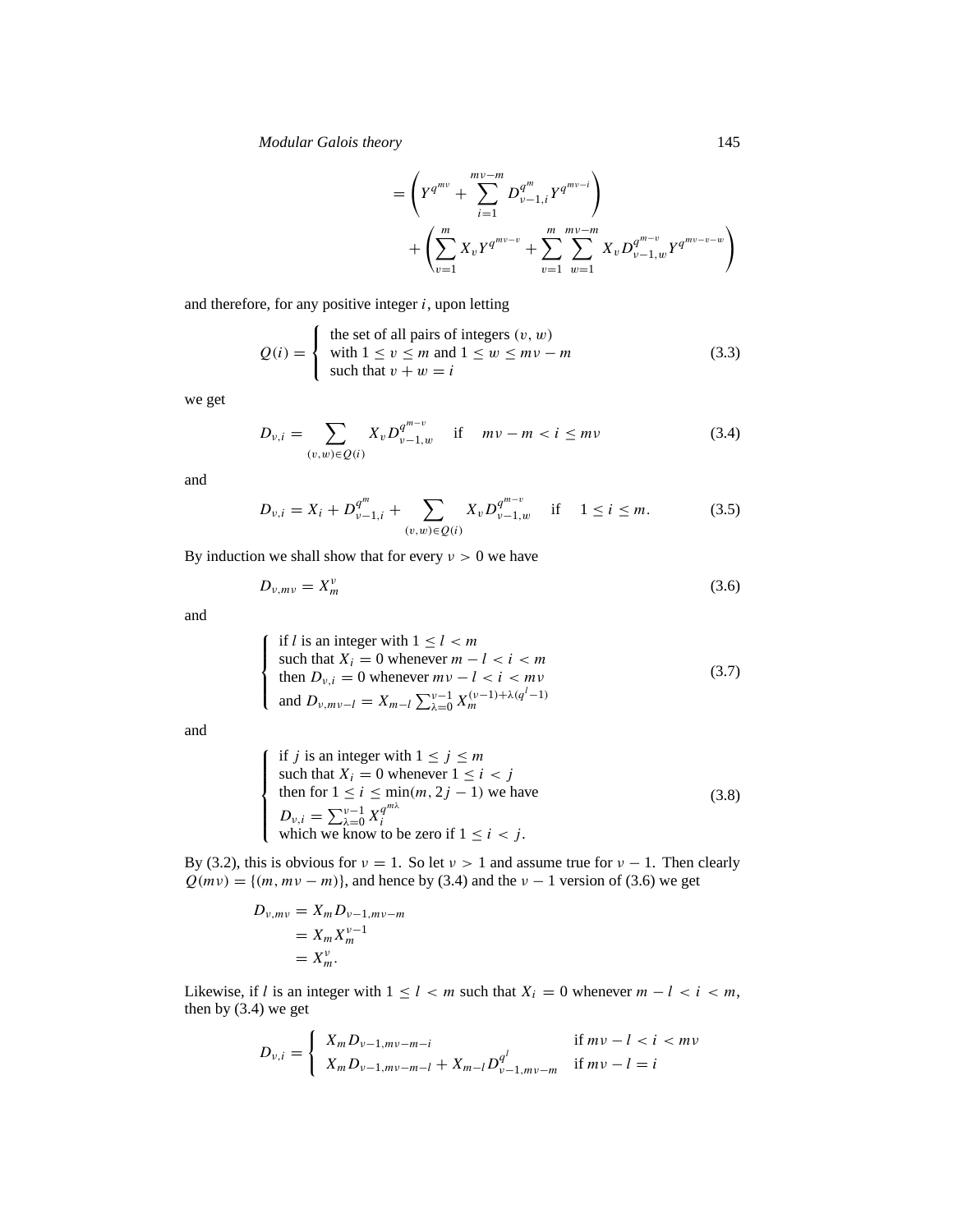and hence by the  $v - 1$  versions of (3.6) and (3.7) we get

$$
D_{\nu,i} = 0 \quad \text{if} \quad m\nu - l < i < m\nu
$$

and

$$
D_{\nu, m\nu-l} = X_{m-l} \left( X_m^{(\nu-1)q^l} + \sum_{\lambda=0}^{\nu-1} X_m^{(\nu-2)+\lambda(q^l-1)} \right)
$$
  
=  $X_{m-l} \sum_{\lambda=0}^{\nu-1} X_m^{(\nu-1)+\lambda(q^l-1)}$ .

Similarly, if j is an integer with  $1 \le j \le m$  such that  $X_i = 0$  whenever  $1 \le i < j$ , then for all i, v, w with  $1 \le i \le 2j - 1$  and  $(v, w) \in Q(i)$  we have either  $v < j$  or  $w < j$ , and hence by (3.5) and the  $\nu - 1$  version of (3.8) we see that for  $1 \le i \le \min(m, 2j - 1)$  we have

$$
D_{\nu,i}=X_i+D_{\nu-1,i}^{q^m}=X_i+\left(\sum_{\lambda=0}^{\nu-2}X_i^{q^{m\lambda}}\right)^{q^m}=\sum_{\lambda=0}^{\nu-1}X_i^{q^{m\lambda}}.
$$

#### **4. Proof of main Theorem**

To prove the Main Theorem 1.14, assume that s is irreducible in R and  $n < m$  with  $GCD(m, n) = 1$ . Also assume that we are in the generic case of type  $J^*$  with  $J_n^{\dagger} \subset J^*$ . In view of (1.2.3) and (1.2.4), after identifying  $V^{[s]}$  with  $GF(q^n)^m$  via a basis, we have  $Gal(E_{q,m}^{*[s]}, K^*)$  <  $GL(m, q^n)$  and we may regard  $Gal(E_{q,m}^{*[s]}, K^*)$  as acting on  $\mathcal{P}(m-1, q^n)$ (where the action is not faithful unless  $q^n = 2$ ). We want to show that  $Gal(E_{q,m}^{*[s]}, K^*) =$  $GL(m, q^n)$ .

Let  $N = q^{mn} - 1$  and  $\widetilde{F}(Y) = Y^{-1} E_{q,m}^{*[s]}(Y) = \sum_{0 \le i \le N} \widetilde{F}_i Y^i$  with  $\widetilde{F}_i Y^i \in R^* =$  $k_q$ [{ $X_j$  :  $j \in J^*$ }]. Let  $D = q^n - 1$ . Note that  $s = s(T) = \sum_{0 \le v \le n} s_v T^v$  with  $s_v \in GF(q)$  and  $s_n \neq 0$ . Let  $\overline{k}_q$  be an algebraic closure of  $k_q$  in  $\Omega$ , and let  $\zeta$  be a root of  $s(T)$  in  $\overline{k}_q$ . Since  $s(T)$  is irreducible in R, we get  $\zeta^{q^n-1} = 1$  and  $s'(\zeta) \neq 0$  where  $s'(T)$  is the T-derivative of  $s(T)$ . Let  $\widetilde{R}$  be the localization of  $\overline{k}_q[X_n, X_m]$  at the maximal ideal generated by  $X_n$  and  $X_m - \zeta$ . Then  $\overline{R}$  is two dimensional regular local domain with maximal ideal  $M = (X_n, X_m - \zeta)R$ .

For a moment suppose that  $k_q = \overline{k}_q$  and  $J_n^{\dagger} = J^*$ , and let us write  $K^{\dagger}$  for  $K^*$  and  $E_{m,q}^{\dagger}$ for  $E_{m,q}^*$ . Now by (1.6) and (1.7) we see that  $\widetilde{F}(Y)$  is Eisenstein relative to  $(\widetilde{R}, \widetilde{M})$ , and the determinantal map  $Gal(E_{m,q}^{\dagger [s]}, K^{\dagger}) \rightarrow GF(q^n) \setminus \{0\}$  is surjective. By (1.2.1) we have

$$
\widetilde{F}_0=s(X_m).
$$

By taking  $l = n$  in (3.7) we see that

$$
\widetilde{F}_i = 0 \text{ for } 1 \le i \le D - 1
$$

and

$$
\tilde{F}_D=X_{m-n}\Theta(X_m),
$$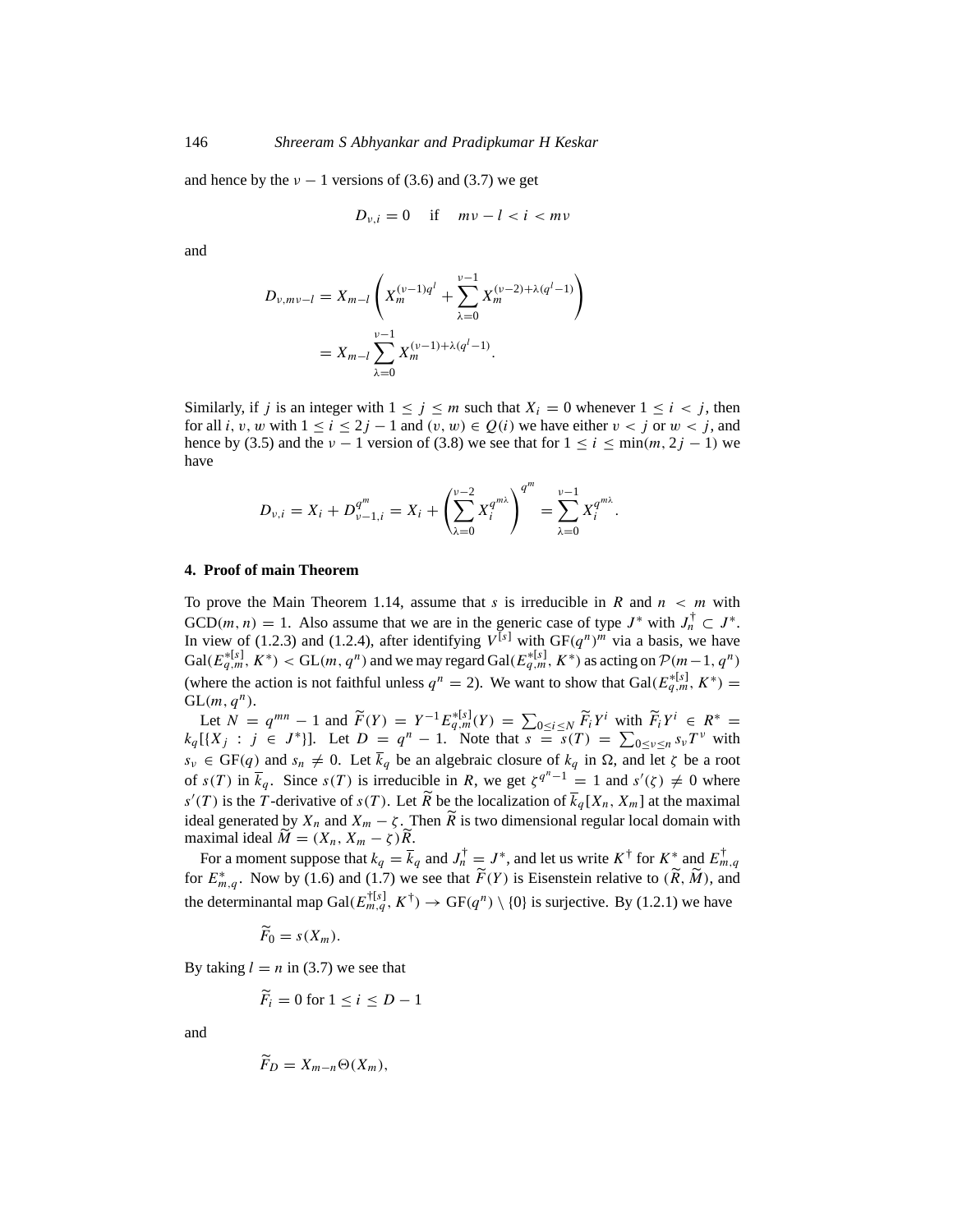where

$$
\Theta(X_m) = \sum_{0 \leq v \leq n} s_v \sum_{0 \leq \lambda \leq v-1} X_m^{(v-1)+\lambda(q^n-1)}.
$$

Since  $\zeta^{q^n-1} = 1$ , we get

$$
\sum_{0 \le \lambda \le \nu - 1} \zeta^{(\nu - 1) + \lambda(q^n - 1)} = \nu \zeta^{\nu - 1}
$$

and therefore

$$
\Theta(\zeta) = \sum_{0 \le \nu \le n} s_{\nu} \nu \zeta^{\nu - 1} = s'(\zeta) \neq 0.
$$

It follows that

$$
\widetilde{F}_D \not\in \widetilde{M}^2 + \widetilde{F}_0 \widetilde{R}
$$

and hence by (1.12) we conclude that Gal( $E_{m,q}^{[s]}$ ,  $K^{\dagger}$ ) is two transitive on  $\mathcal{P}(m-1, q^n)$ . If  $n > 1$  then by (1.13) we see that  $SL(m, q^n) < Gal(E_{m,q}^{\dagger [s]}, K^{\dagger})$  and hence, because the determinantal map  $Gal(E_{m,q}^{\dagger[s]}, K^{\dagger}) \rightarrow \mathrm{GF}(q^n)\setminus\{0\}$  is surjective, we must have  $Gal(E_{m,q}^{\dagger[s]}, K^{\dagger}) =$  $GL(m, q^n)$ . If  $n = 1$  then by (1.3) we get  $Gal(E_{m,q}^{\dagger [s]}, K^{\dagger}) = GL(m, q^n)$ . Thus in both the cases we have  $Gal(E_{m,q}^{\dagger [s]}, K^{\dagger}) = GL(m, q^n)$ .

Now let us return to the case when the field  $k_q$  need not be algebraically closed. Since  $\overline{k}_q$  is an overfield of  $k_q$  and  $E_{m,q}^{[t|s]}$  is obtained from  $E_{m,q}^{*[s]}$  by putting  $X_i = 0$  for all  $i \in$  $J^* \setminus J_n^{\dagger}$ , in view of the extension principle (cf. p. 93 of [Ab2]) and the specialization principle (cf. p. 1894 of [AbL]), see that  $Gal(\overline{E}_{m,q}^{\dagger [s]}, K^{\dagger}) < Gal(\overline{E}_{m,q}^{*[s]}, K^*)$ . Therefore  $Gal(E_{m,q}^{*[s]}, K^{\dagger}) = GL(m, q^n).$ 

### **5. Concluding remarks**

Let us end with some remarks on motivation and philosophy.

*Remark* 5.1 (*Algebraic fundamental groups*). The algebraic fundamental group  $\pi_A(L_k)$ of the affine line  $L_k$  over a field k is defined to be the set of all Galois groups of finite unramified Galois coverings of the affine line  $L_k$  over k. Similarly we define  $\pi_A(L_{k,t})$  for  $L_{k,t} = L_k$  punctured at t points, and more generally we define  $\pi_A(C_{g,w})$  for a nonsingular projective genus g curve C over k punctured at  $w + 1$  points. Let  $O(p)$  be the set of all quasi-p groups, i.e., finite groups G such that  $G = p(G)$  where  $p(G)$  is the subgroup of G generated by all of its p-Sylow subgroups, and more generally let  $Q_t(p)$  be the set of all quasi- $(p, t)$  groups, i.e., those G for which  $G/p(G)$  is generated by t generators. In [Ab1], as *geometric conjectures* it was predicted that if k is an algebraically closed field of characteristic p then  $\pi_A(L_k) = Q(p)$ , and more generally  $\pi_A(L_{k,t}) = Q_t(p)$ and  $\pi_A(C_{g,w}) = Q_{2g+w}(p)$ . In 1994, these were settled affirmatively by Raynaud [Ray] and Harbater [Har]. For higher dimensional versions of the geometric conjectures see [Ab5]. Then, mostly inspired by Fried–Guralnick–Saxl [FGS] and Guralnick–Saxl [GuS], we turned our attention to coverings defined over finite fields. In [Ab6] this led to the *arithmetical question* asking whether  $\pi_A(L_{GF(q)}) = Q_1(p)$ , the philosophy behind this being that dropping from an algebraically closed field to a finite field is somewhat like adding a branch point. In particular we may ask whether  $\pi_A(L_{k,1})$  contains  $Q_1(p)$  where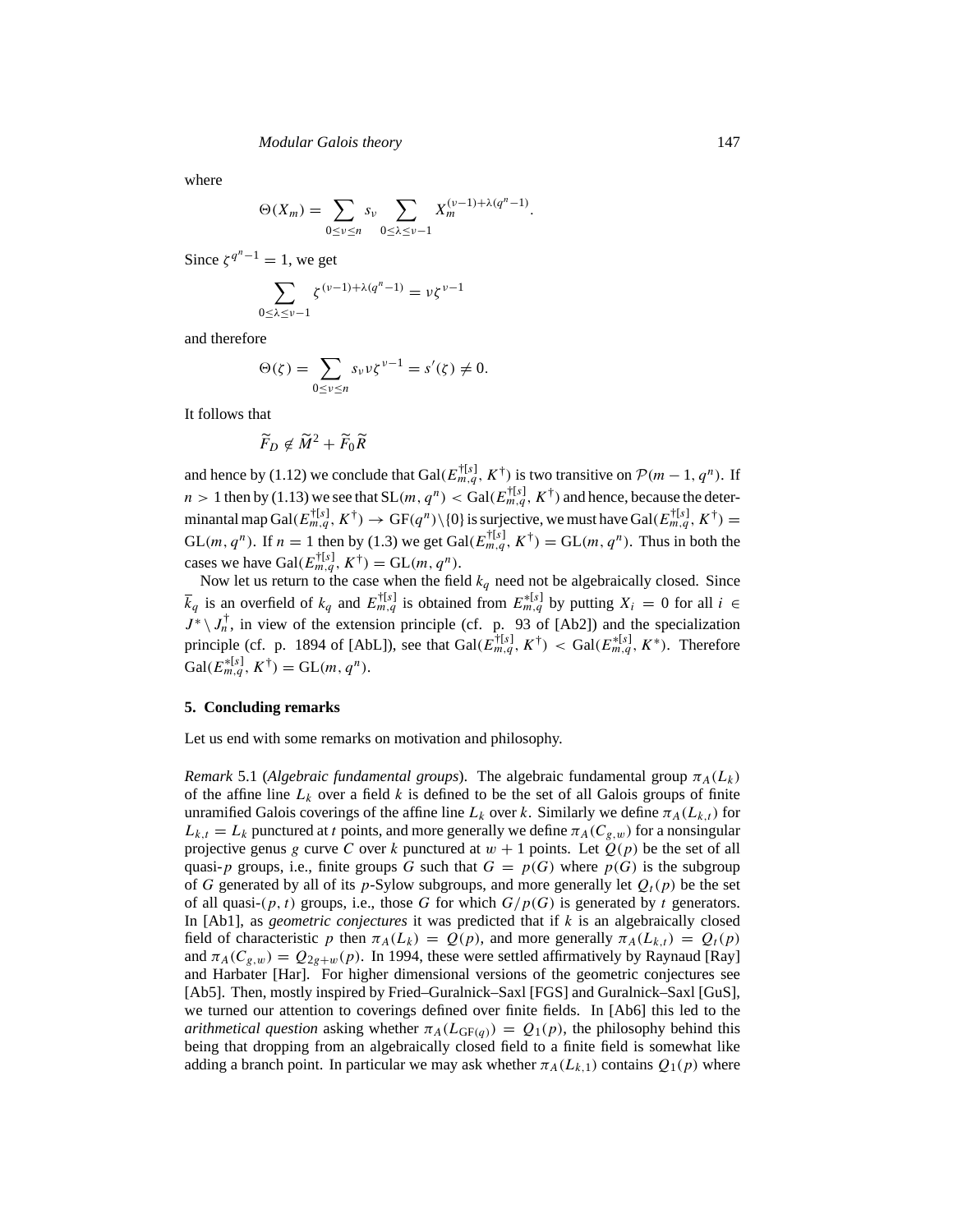k is an overfield of  $GF(q)$ . As indicated in the introduction, in doing this arithmetical problem, the linear groups got bloated towards their semilinear versions and the attempt to unbloat them led us to generalized iterations.

*Remark* 5.2 (*Division points and Drinfeld modules*). The generalized iterations themselves came out of the theory of Drinfeld modules as developed in his paper [Dri]. This work of Drinfeld seems to have been inspired by Serre's work [Se1] on division points of elliptic curves which was later generalized by him [Se2] to abelian varieties. In turn, our description of the module  $E^{[s]}$  in (1.2) is based on the ideas of Drinfeld modules. For a discussion of Drinfeld modules and their relationship with division points of elliptic curves and abelian varieties see Goss [Gos]. Very briefly, the roots of the separable vectorial  $q$ -polynomial E of q-degree 2m exhibited in (1.1) form a 2m dimensional  $GF(q)$ -vector-space on which the Galois group of E acts. The said Galois group also acts on the roots of  $E^{[s]}$  discussed in (1.2) which are the analogues of 's-division points of  $E$ .' Indeed, we have used the letter E to remind ourselves of elliptic curves in case of  $m = 1$  and more generally of  $2m$ dimensional abelian varieties. We hope that the present descent principle can somehow be 'lifted' to characteristic zero. Before that it should be made to work in the symplectic situation, the bloated semilinear equations for which can be found in [Ab7]. Prior to that the GL work of this paper should be completed.

### **Acknowledgement**

This work was partly supported by NSF Grant DMS 99-88166 and NSA grant MDA 904- 97-1-0010.

### **References**

- [Ab1] Abhyankar S S, Coverings of algebraic curves, *Am. J. Math.* **79** (1957) 825–856
- [Ab2] Abhyankar S S, Galois theory on the line in nonzero characteristic, *Bull. Am. Math. Soc.* **27** (1992) 68–133
- [Ab3] Abhyankar S S, Nice equations for nice groups, *Israel J. Math.* **88** (1994) 1–24
- [Ab4] Abhyankar S S, Projective polynomials, *Proc. Am. Math. Soc.* **125** (1997) 1643–1650
- [Ab5] Abhyankar S S, Local fundamental groups of algebraic varieties, *Proc. Am. Math. Soc.* **125** (1997) 1635–1641
- [Ab6] Abhyankar S S, Semilinear transformations, *Proc. Am. Math. Soc.* **127** (1999) 2511–2525
- [Ab7] Abhyankar S S, Galois theory of semilinear transformations, Proceedings of the UF Galois Theory Week 1996 (ed.) Helmut Voelklein *et al, London Math. Soc., Lecture Note Series* **256** (1999) 1–37
- [Ab8] Abhyankar S S, Desingularization and modular Galois theory (to appear)
- [Ab9] Abhyankar S S, Two step descent in modular Galois theory, theorems of Burnside and Cayley, and Hilbert's thirteenth problem (to appear)
- [AbL] Abhyankar S S and Loomis P A, Once more nice equations for nice groups, *Proc. Am. Math. Soc.* **126** (1998) 1885–1896
- [AS1] Abhyankar S S and Sundaram G S, Galois theory of Moore– Carlitz–Drinfeld modules, *C. R. Acad. Sci. Paris* **325** (1997) 349–353
- [AS2] Abhyankar S S and Sundaram G S, Galois groups of generalized iterates of generic vectorial polynomials (to appear)
- [Cam] Cameron P J, Finite permutation groups and finite simple groups, *Bull. London Math. Soc.* **13** (1981) 1–22
- [CKa] Cameron P J and Kantor W M, 2-Transitive and antiflag transitive collineation groups of finite projective spaces, *J. Algebra* **60** (1979) 384–422
- [Car] Carlitz L, A class of polynomials, *Trans. Am. Math. Soc.* **43** (1938) 167–182
- [Dri] Drinfeld V G, Elliptic Modules, *Math. Sbornik* **94** (1974) 594–627